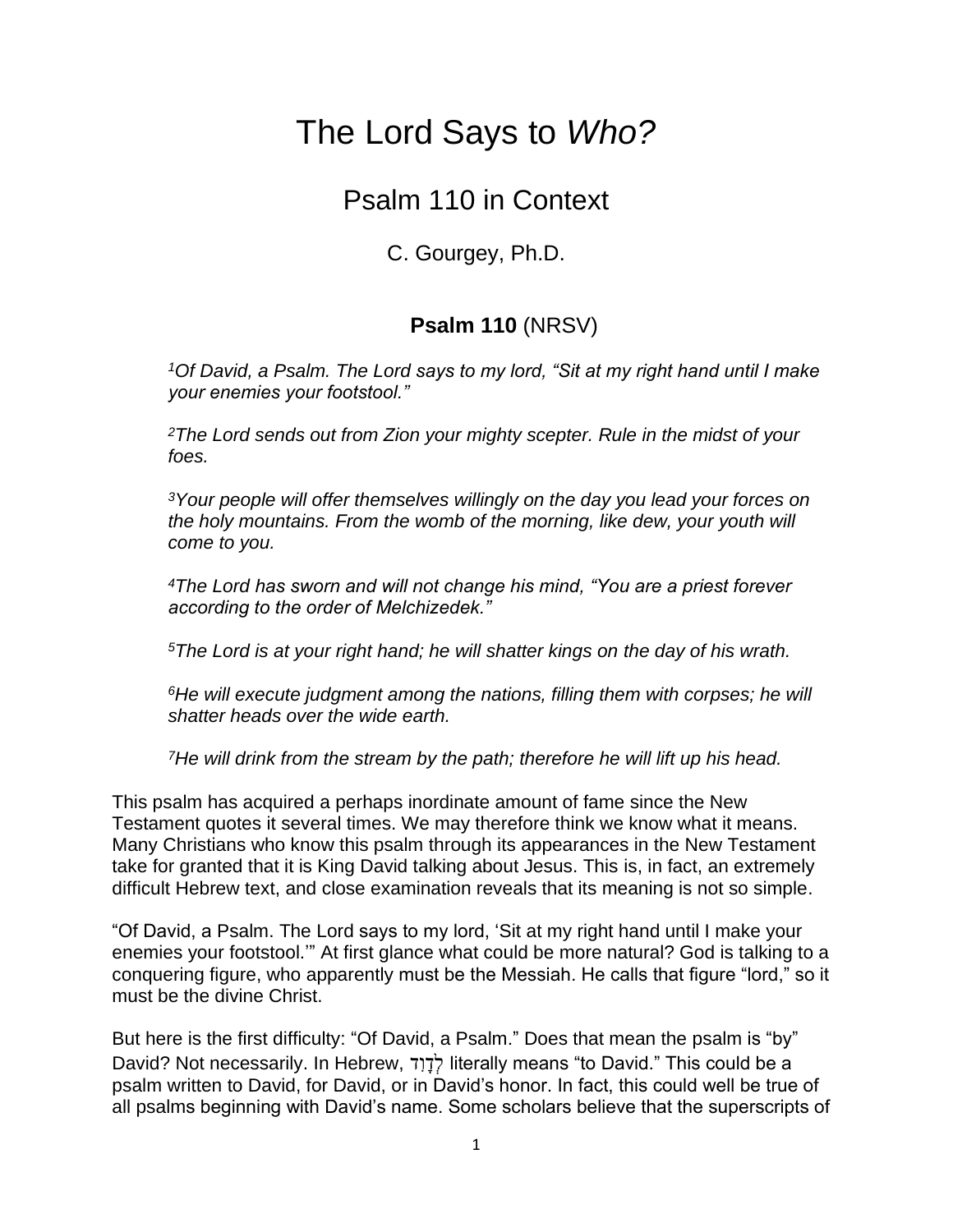many of the psalms were added later. Many reputable scholars believe the Davidic psalms (and even the non-Davidic ones) are *pseudepigraphic,* not written by the figure in the title but by an anonymous author or authors. This would hardly be unusual for the time, since many ancient writings, including the four Gospels and several of the epistles, fall into this category. If in Hebrew you wanted to say unequivocally that a psalm was "by" David, you would probably say ד ִו ָד ל ֶשׁ*,* but that usage is not found in the Psalms.

Let's take a close look at the next phrase: "The Lord says to my lord." Some translations capitalize the second "lord." In English we are misled by the use of the same word "Lord": it is natural to think that the same word must mean the same thing, or even that the same word in English translates the same word in Hebrew.

But that is not how the Hebrew of this psalm works. In the Hebrew they are not the same word. The first "Lord" is actually YHVH, the unutterable name of God. It is usually translated "Lord," reflecting the Jewish custom of substituting another word, *Adonai* (יָנֹדֲא (out of respect.<sup>1</sup> The second "lord" (which should be rendered lower case) is *adoni* (אֲדֹנִי*)*. The first, *Adonai*, is a special construction, a singular word with a plural suffix, indicating God. The second, *adoni*, has a singular suffix. The Hebrew word *adon* (אֲדוֹן) is very similar to the Spanish *señor.* It can mean "lord," "Lord," or simply "mister." *Adoni* with the singular suffix never refers to God or to any divine entity. In modern Hebrew, "adoni" is like saying "kind sir." It is heard all the time, and is not calling the other person Messiah or God. In the Bible the word is used very similarly, for example Genesis 44:18-19: "Then Judah stepped up to [Joseph] and said, "O my lord *[adoni],* let your servant please speak a word in my lord's ears." It is an address of respect, in this case to a high official, but certainly not to God. In contrast, *Adonai* with the plural suffix always refers to God.

Therefore "The Lord says to my lord," in Hebrew יִנֹאדַֽ ל] YHVH] םֻאְנ, *neum Adonai l'adoni,* is clearly God speaking to a human being, not to another member of the Trinity. The psalm is not King David speaking to God about the Messiah. It is almost certainly a court poet speaking about his king, very possibly King David. I would translate the beginning this way: "To David, a Psalm. The Lord says to my master [my king], sit by my right until I make your enemies a stool for your feet."

Understanding the psalm this way makes the rest of the text sound natural. It is speaking about an Israelite king just the way one would expect. If one takes it as speaking about Jesus there is a big problem: *it would cast Jesus as exactly the type of Messiah he was not, a military leader:*

*<sup>3</sup>Your people will offer themselves willingly on the day you lead your forces on the holy mountains.*

*<sup>5</sup>The Lord is at your right hand; he will shatter kings on the day of his wrath.* 

 $1$  Some English translations render the unpronounceable Hebrew YHVH as "Yahweh," a practice that should be discouraged.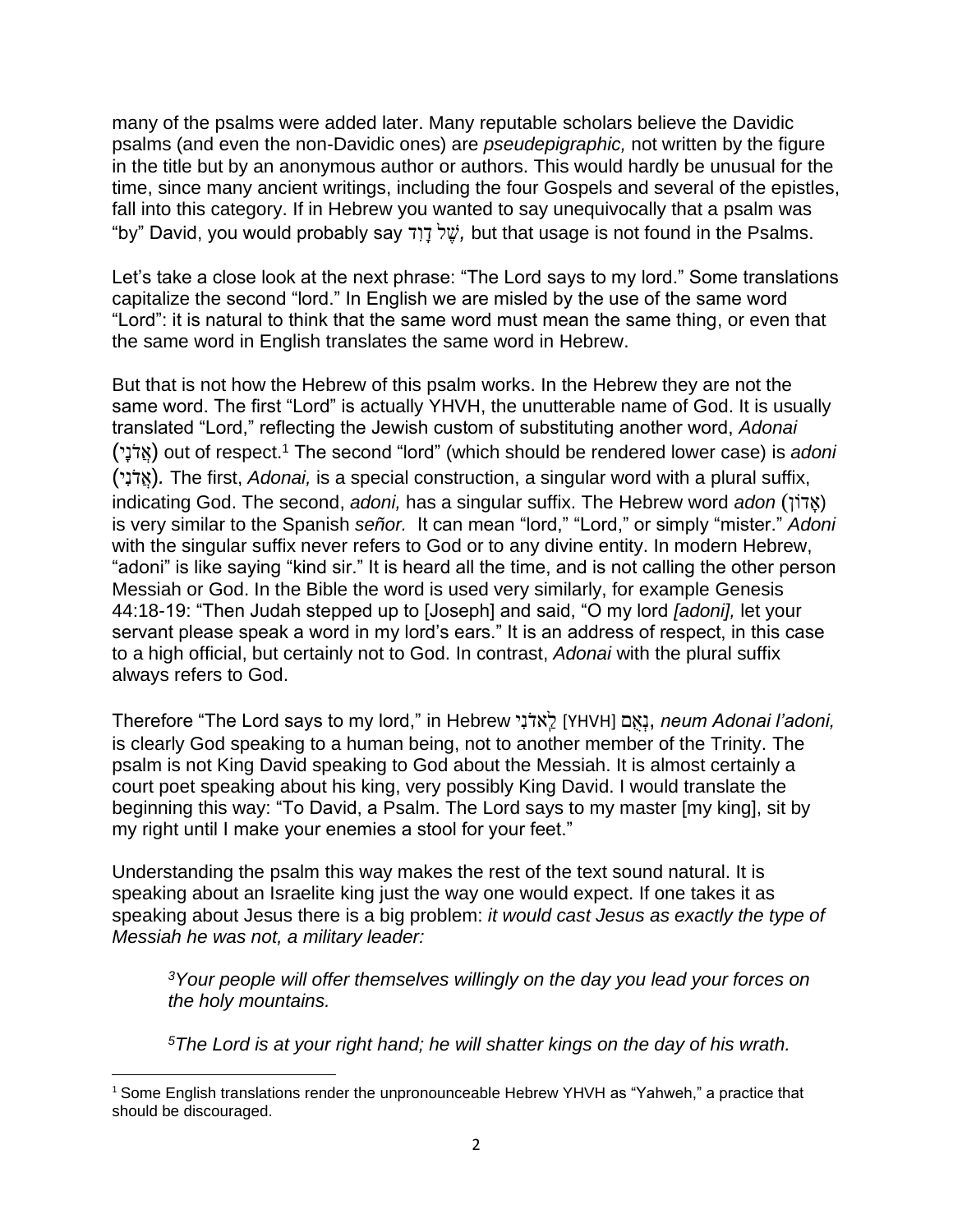*<sup>6</sup>He will execute judgment among the nations, filling them with corpses; he will shatter heads over the wide earth.* 

This is not the kind of Messiah that Jesus became, although it may have been the kind for whom many had hoped. For this reason alone, the original subject of the psalm cannot be Jesus.

As if this were not difficult enough, we run into another problem if we take this psalm as referring to Jesus. Let's see how Jesus himself uses this psalm:

*<sup>41</sup>Now while the Pharisees were gathered together, Jesus asked them this question: <sup>42</sup>"What do you think of the Messiah? Whose son is he?" They said to him, "The son of David." <sup>43</sup>He said to them, "How is it then that David by the Spirit calls him Lord, saying, <sup>44</sup>'The Lord said to my Lord, "Sit at my right hand, until I put your enemies under your feet"'? <sup>45</sup>If David thus calls him Lord, how can he [Lord] be his [David's] son?" <sup>46</sup>No one was able to give him an answer, nor from that day did anyone dare to ask him any more questions.* (Matthew 22, emphasis added)

If this psalm is actually David referring to the Messiah and *not* to David's son, then by Jesus's logic *it cannot be referring to Jesus because Jesus was, according to the Gospel, David's "son"* (in Hebrew "son" can mean descendant, and a descendant is subordinate to an ancestor, who would not call him "Lord"). So at first glance Jesus, with historical accuracy, appears to be excluding himself as the subject of the psalm. Or is he? What is Jesus up to here? All we can say with certainty is that Jesus's opponents were constantly trying to trip him with trick questions, so here Jesus gets them one back, by showing that they don't understand their own scriptures and are unable to explain them. He does this like a Zen master, by asking them a question that cannot be answered and that throws them into confusion. (Beyond this, how we understand the passage will depend on our own Christology. I understand the Christ as the angelic presence of God on earth, so have no difficulty seeing both Jesus as embodying the Christ and the Christ itself as preexisting David so not being David's "descendant." This is what I understand Jesus to have meant in this passage. Jesus was teaching that the Christ cannot be confined to a human bloodline.)

So if this psalm is really a court poet speaking about the king, and not the king speaking about Jesus, are we justified in understanding it Christologically? Maybe, but we need to know what we are doing. To appreciate this, we need to understand the ways Jews interpreted their sacred texts.

In our modern era we often tend to read a sacred text as if it were a legal document, insisting that it must mean this or it must mean that. Biblical literalists go even further, treating every word as etched in stone with only one possible meaning (somehow forgetting they are dealing with translations). Therefore Christian and Jewish views of this psalm can't both be right, and Christians have often beaten Jews down with the accusation that Jews don't understand their own scriptures, recalling the way Jesus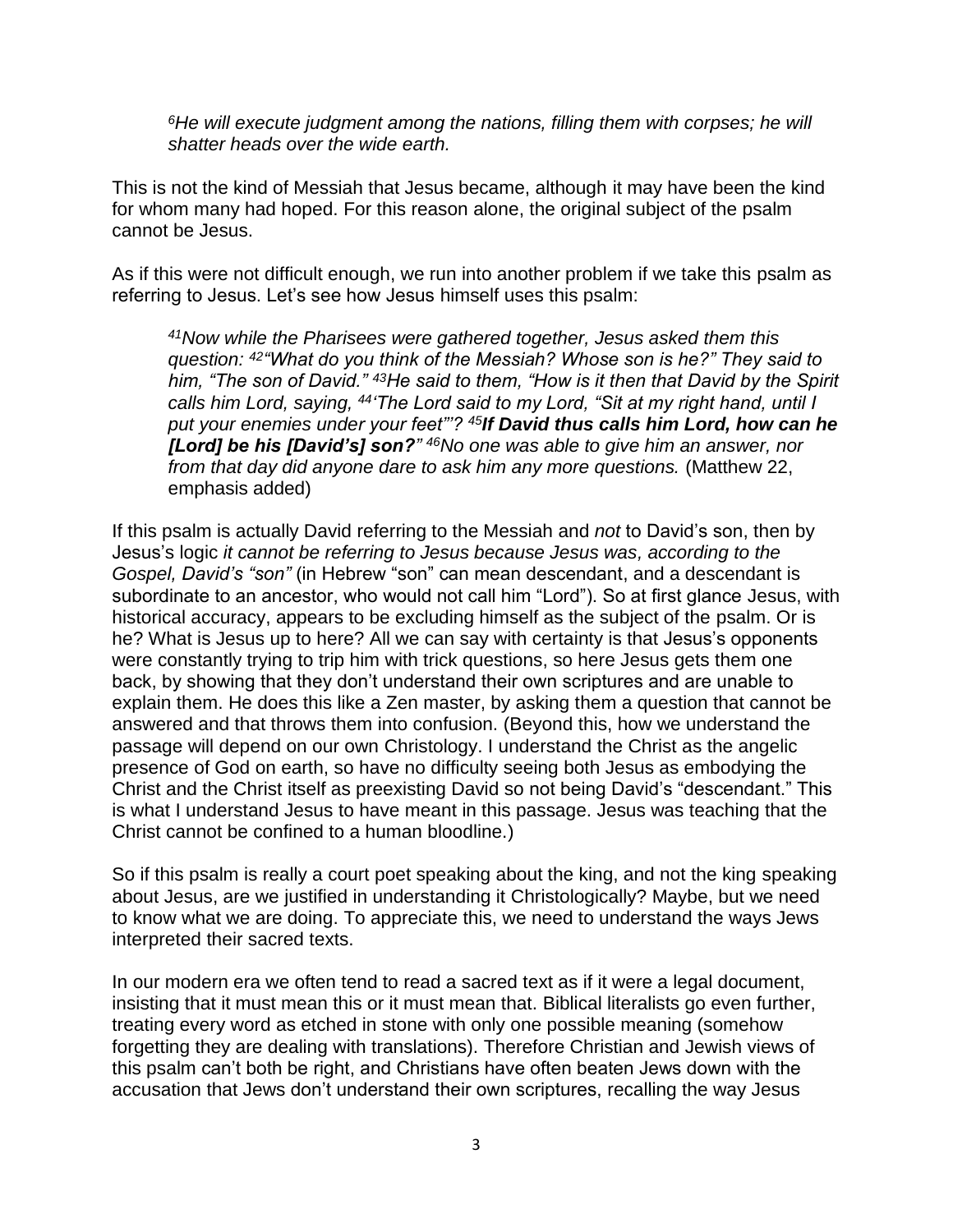embarrassed the Pharisees. We can avoid this rancor if we consider how Jews, who wrote these texts, often approached them.

To the Jewish mind, a sacred text has not just one meaning but layers of meaning. There is the plain, unembellished meaning of the text, as close as we can get to its original context, which in Hebrew is called *p'shat* (meaning "simple"). Then there is the expounded meaning, intended to clarify the truth that the text expresses, called *d'rash* (meaning "to inquire" or "interpret"). From this we get *midrash,* a rich body of homiletic interpretations of the biblical text meant to educate and instruct. These are not competing or contradictory ways of approaching a document; rather, they complement each other and one is no more or less "true" than the other.

For example, it is said of Abraham that when he was a child he smashed the idols in the house of his father Terah the idol maker. This is nowhere in the Bible. It is *midrash.* To ask whether it is true or false makes no sense. Its purpose is to tell us something about Abraham, to showcase his significance, to point towards a spiritual truth. Did Adam and Eve really exist? Did Noah take two or seven of each animal into the ark? What kind of fish was big enough to swallow Jonah? Such questions might make sense to the historically minded modernist, but they would have made no sense at all to those who wrote and preserved these texts; for them such questions miss their spiritual meaning, and thus their main point, completely.

Therefore a proper Christological interpretation of the psalm is valid not as a historical evaluation of the text but as a *midrash,* and as such is as Jewish as any other *midrash* might be, especially when we keep in mind that the New Testament authors were Jews. If we interpret "my lord" in verse 1 as referring to the Christ we are engaging not in exegesis but in *midrash,* and while some might consider this falling into historical error, we can see it as bringing us to different levels of meaning.

To understand fully the Christian *midrash* on this psalm we must turn to the other verse that the New Testament embellishes: *"You are a priest forever according to the order of Melchizedek."* Huh? Who is this guy and where did he come from?

A *midrash* only makes sense against the background of the simple meaning of the text and not separated from it. So once again we start with the simple meaning. Who was Melchizedek?

In Hebrew he is ק ֶדֶי־צ ִכְל מ, *Malki-Tsedek,* which means "King of righteousness." We meet him very briefly in Genesis 14. In the time of Abraham (he was still called Abram then) a regional war broke out, and his nephew Lot, who lived in the city of Sodom, was kidnapped. Abram took his band of men, fought Lot's captors, and rescued Lot. One of those whom Abram's actions benefited was Melchizedek, King of Salem. In addition to being a king he was also a priest. He came out to meet Abram and gave him a priestly blessing.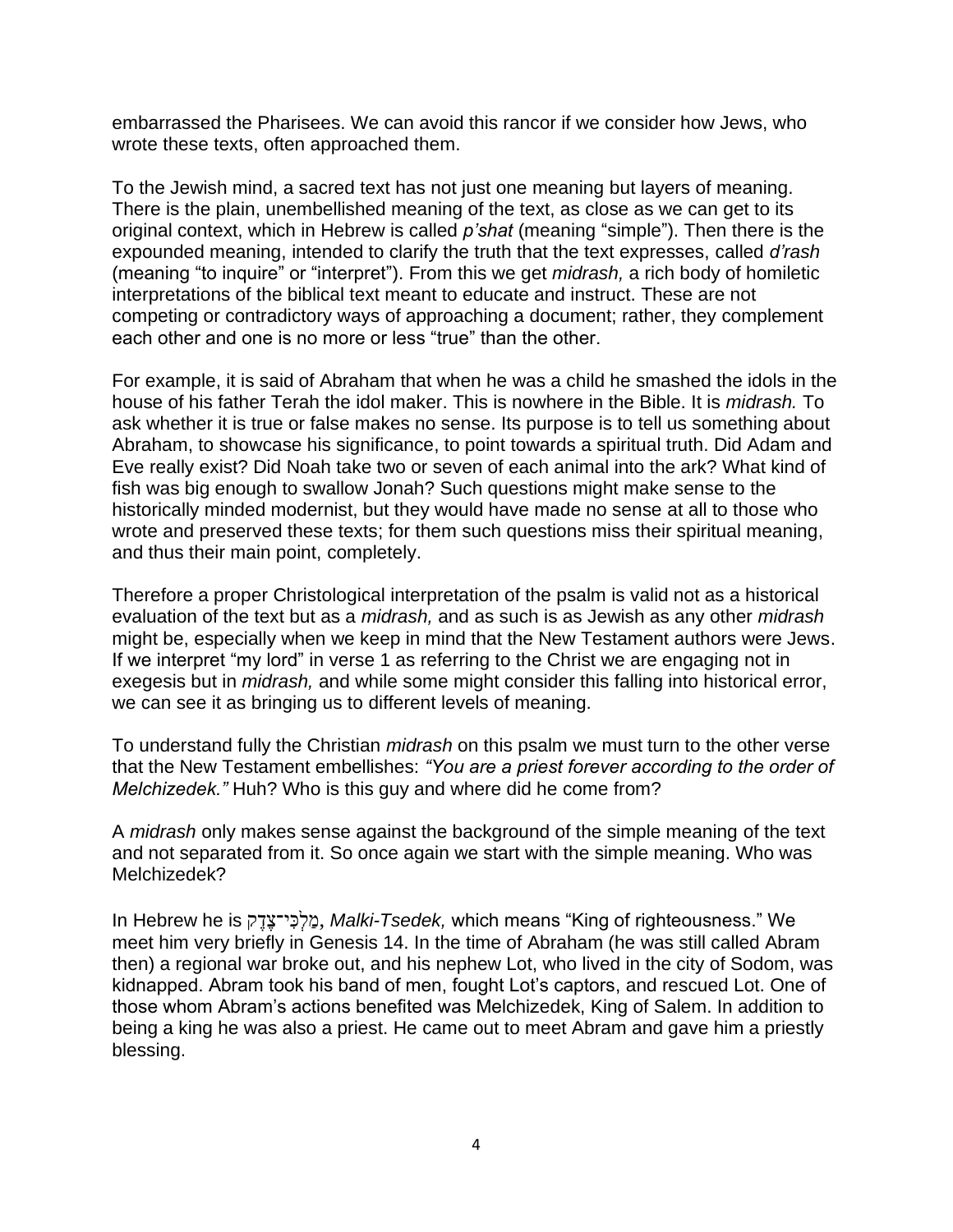So our psalm says, possibly speaking of King David, "You are a priest forever according עַל־דָּבְרְתֵי מֲלְכָּי־צֶדֶק to the order of Melchizedek." A better translation of the Hebrew would be "You are a priest forever in the manner of Melchizedek." That is, a priest in the way that Melchizedek was a priest, being king as well. How could this apply to King David, who was not of the priestly class?

In David, kingdom and priesthood were not entirely separate. Sometimes we see David exercising priestly functions:

*<sup>17</sup>They brought in the ark of the Lord, and set it in its place, inside the tent that David had pitched for it; and David offered burnt-offerings and offerings of wellbeing before the Lord. <sup>18</sup>When David had finished offering the burnt-offerings and the offerings of well-being, he blessed the people in the name of the Lord of hosts, <sup>19</sup>and distributed food among all the people, the whole multitude of Israel, both men and women, to each a cake of bread, a portion of meat, and a cake of raisins. Then all the people went back to their homes.* (2 Samuel 6)

So David the priestly king was a priest "in the manner of Melchizedek," also a priestly king.

That is the simple meaning of the Melchizedek reference. To elaborate upon this meaning we go not to the Gospels but to the Letter to the Hebrew Christians, which views it from a completely new perspective.

Hebrews 4-7 describes Jesus Christ not only as King but as High Priest. A king rules, judges, and leads; a priest intercedes with God for his people and aids their sanctification. Jesus is both. In Hebrews, Melchizedek, a mythical priest-king, is presented as a prototype of Jesus:

*<sup>1</sup>This "King Melchizedek of Salem, priest of the Most High God, met Abraham as he was returning from defeating the kings and blessed him"; <sup>2</sup>and to him Abraham apportioned "one-tenth of everything." His name, in the first place, means "king of righteousness"; next he is also king of Salem, that is, "king of peace." <sup>3</sup>Without father, without mother, without genealogy, having neither beginning of days nor end of life, but resembling the Son of God, he remains a priest forever.* (Hebrews 7)

The author of this letter uses the mysteriousness of Melchizedek – he has no lineage, no human origin, he just appears – to suggest the transcendence of the Christ. This makes Jesus Christ a different kind of priest entirely:

*<sup>17</sup>It is even more obvious when another priest arises, resembling Melchizedek, <sup>16</sup>one who has become a priest, not through a legal requirement concerning physical descent, but through the power of an indestructible life. <sup>17</sup>For it is attested of him,*